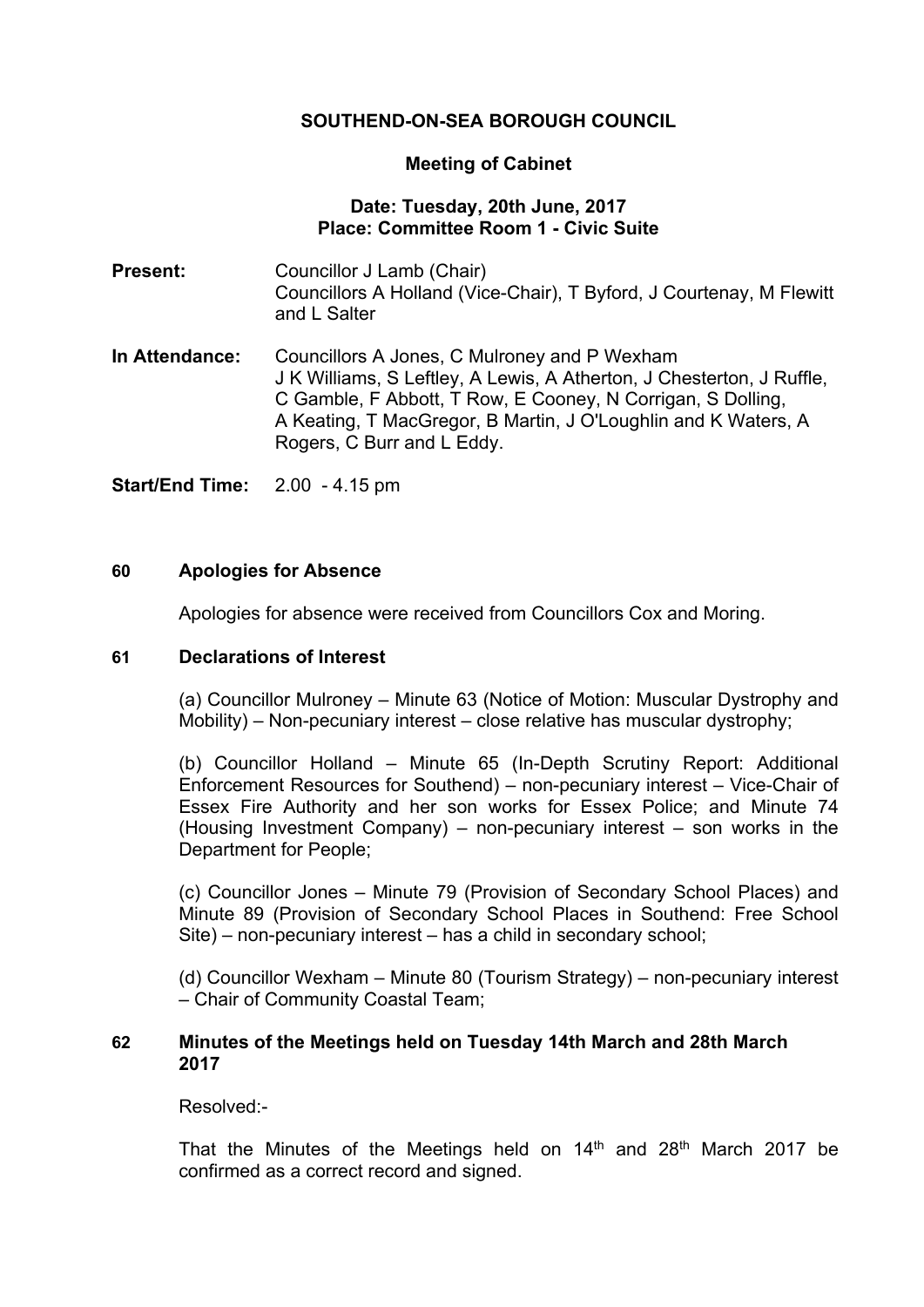# **63 Notice of Motion - Muscular Dystrophy and Mobility**

At the meeting of Council held on 20<sup>th</sup> April 2017, Members received a Notice of Motion proposing that the Council supports the campaign by Muscular Dystrophy UK. The motion was proposed by Councillor Mulroney and seconded by Councillor Gilbert (this had been referred to Cabinet in accordance with standing order 8.4).

Members noted that there were concerns being expressed at a national level about the impact of the assessment criteria and people losing access to the enhanced level of Personal Independence Payments (PIP) to enable them to continue to fund a lease of a mobility vehicle. The Government's response to the second independent review of the PIP assessment is expected in due course.

Resolved:-

That the Deputy Chief Executive (People) be requested to write to the Minister of State for Disabled People, Health and Work to ask that the response to the second review covers the specific issues being raised by Muscular Dystrophy UK and similar groups.

Reason for Decision

To respond to the Notice of Motion

Other Options

**None** 

Note:- This is an Executive Function Eligible for call in to People Scrutiny Committee Executive Councillor:- Salter

### **64 In-depth Scrutiny Final Report - Alternative Provision: Offsite Education Provision for Children & Young People**

The Cabinet considered a report of the Director of Legal & Democratic Services which presented the final report of the in depth scrutiny project 'Alternative provision – off site education provision for children and young people.'

In referring to the scrutiny report, the Executive Councillor for Children and Learning drew attention to the recommendations which he considered to be useful and helpful and conveyed his thanks and appreciation to Members and the relevant officers for their respective contributions towards the production of the report.

#### Resolved:

1. That the report and recommendations from the in depth scrutiny project attached at Appendix 1 to the submitted report, be approved.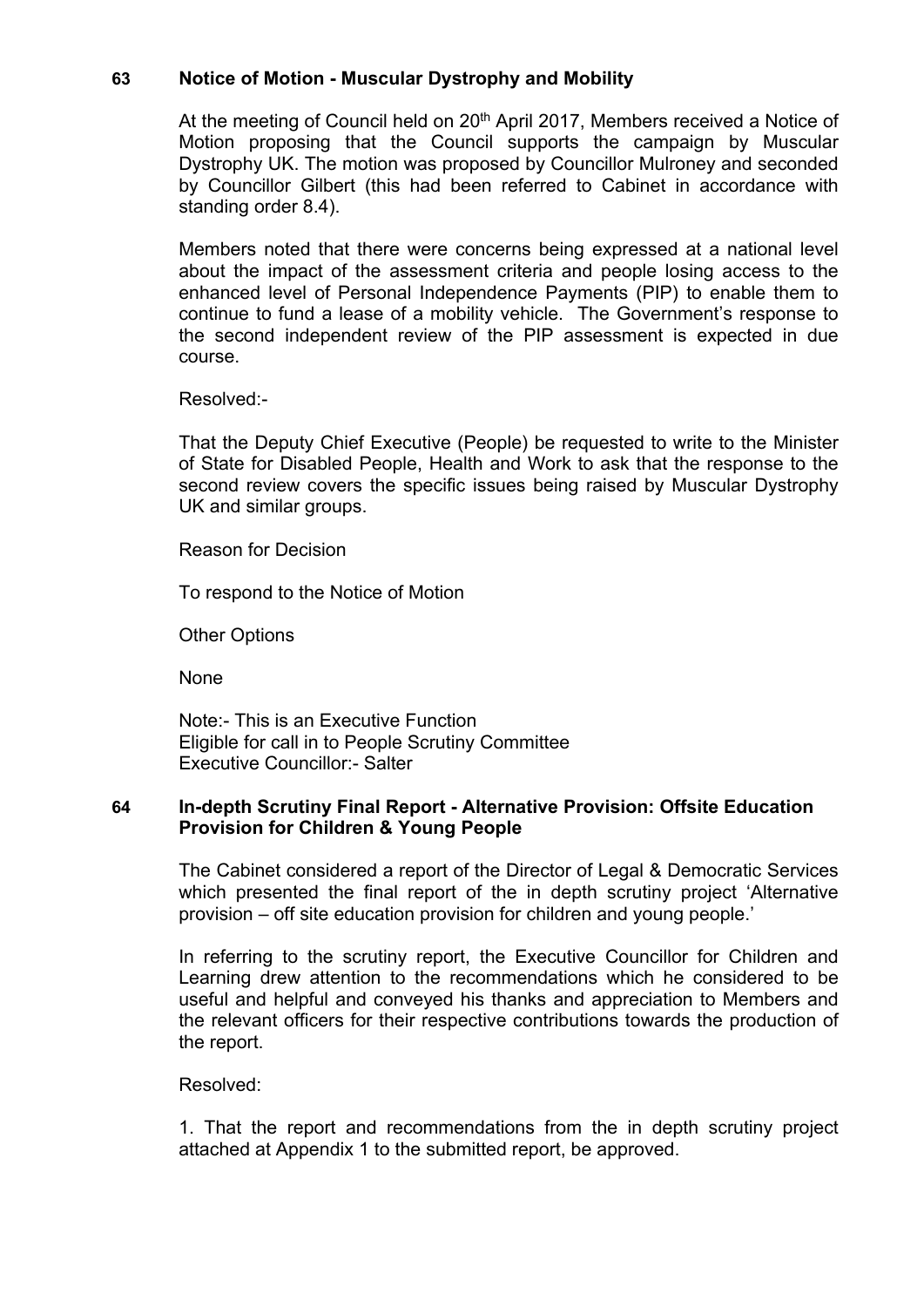2. That it be noted that the approval of any recommendations with budget implications will require consideration as part of future years' budget processes prior to implementation.

3. That, as a number of the recommendations require a multi-agency oversight/response, the Health and Wellbeing Board be asked to consider the report and ensure the actions are identified and monitored.

Reason for Decision

To achieve improved outcomes for children and young people.

Other Options

None.

Note:- This is an Executive function **Called in to People Scrutiny Committee** Executive Councillor : - Courtenay

## **65 In-depth Scrutiny Final Report - To investigate the case for additional enforcement resources for Southend**

The Cabinet considered a report of the Director of Legal & Democratic Services which presented the final report of the in depth scrutiny project – 'To investigate the case for additional enforcement resources for Southend.'

On consideration of the report, the Chairman acknowledged the hard work undertaken by Members and the relevant officers in producing the report.

Resolved:

1. That the submitted report be noted.

2. That the proposals in the report be reviewed in the light of the cost implications.

Reason for Decision

To create a safe environment across the town for residents, workers and visitors.

Other Options

None.

Note:- This is an Executive function **Called in to: Place Scrutiny Committee/Policy and Resources Scrutiny Committee** Executive Councillor :- Holland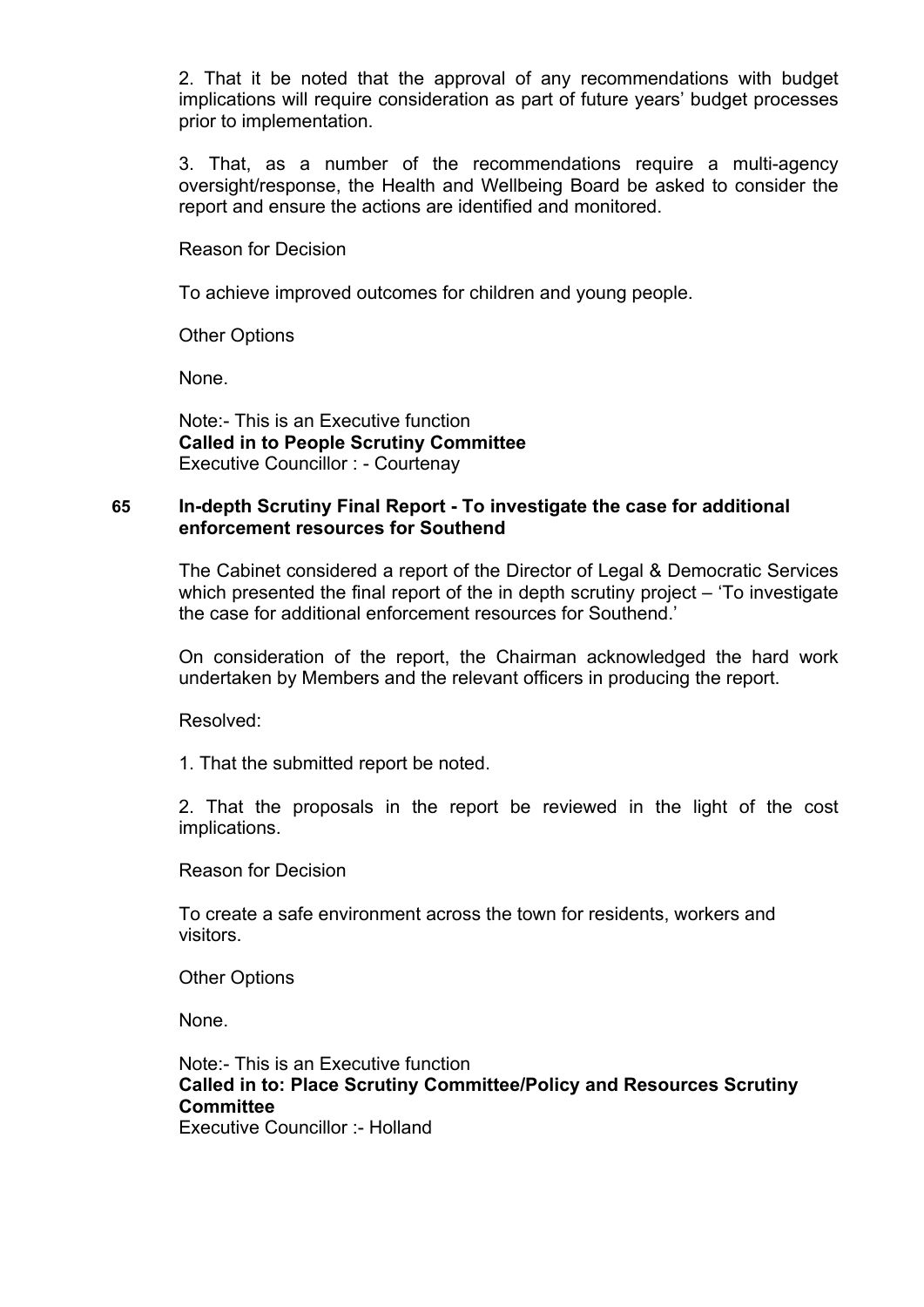# **66 Monthly Performance Report**

Resolved:

That the submitted report be noted.

Note: This is an Executive Function **Referred direct and called in to all three Scrutiny Committees** Executive Councillor: As appropriate to the item

# **67 Corporate Plan and Annual Report**

The Cabinet considered a report of the Director of Transformation which presented the Council's draft Corporate Plan and Annual Report 2017.

Recommended:

That the Council's draft Corporate Plan and Annual Report 2017, be approved.

Reason for Decision

To ensure the Corporate Plan and Annual Report reflects the needs of the organisation and the borough's communities.

Other Options

None.

Note:- This is a Council Function **Called in to Policy & Resources Scrutiny Committee** Executive Councillor :- Lamb

## **68 2016/17 Year End Performance Report**

The Cabinet considered a report of the Director of Transformation which presented the end of year position of the Council's corporate performance for 2016/17.

Resolved:

That the 2016/17 end of year position and accompanying analysis, be noted.

Reason for Decision

To note the Council's corporate performance for 2016/17.

Other Options

None.

Note:- This is an Executive Function Eligible for call in to all three Scrutiny Committees Executive Councillor:- Lamb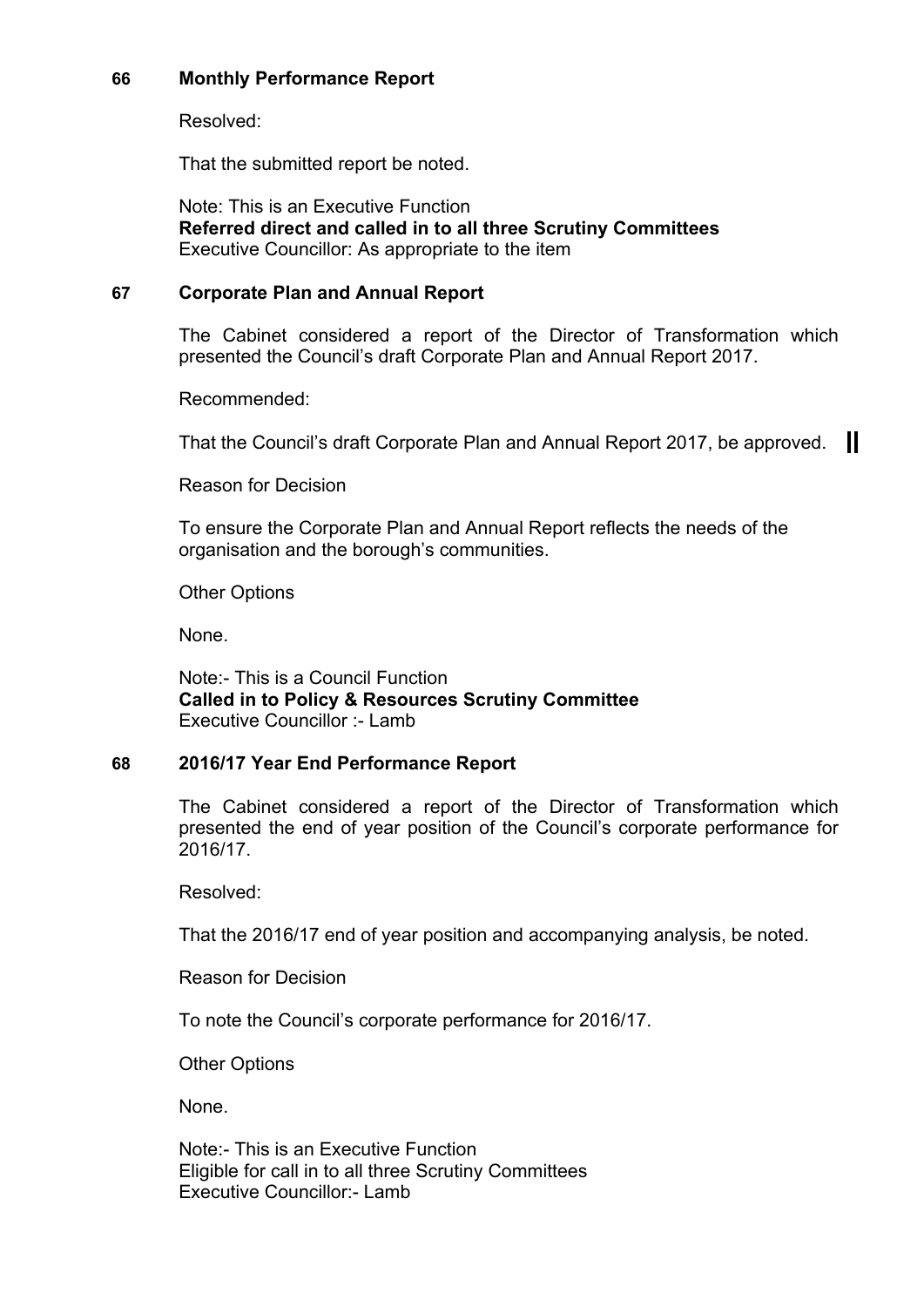## **69 4th Tier/Group Manager Pay Review**

The Cabinet considered a report of the Director of Transformation which outlined proposals for a new grading structure at middle management  $(4<sup>th</sup>$  tier) level.

Resolved:

1. That a new Level 13 at a spot salary with a 90% development rate for the first 12 months in post, as set out in Appendix 2 to the submitted report, be approved.

2. That the deletion of the bottom point of Level 11 to remove the current overlap with Level 11, as set out in Appendix 2 to the report, be approved.

3. That the deletion of the bottom four points of Level 12 to remove the overlap with Level 11, as set out in Appendix 2 to the report, be approved.

4. That the implementation of the above resolutions through the relevant job evaluation processes/protocols be delegated to the Director of Transformation in consultation with the Chief Executive and the Executive Councillor for Corporate and Community Support Services.

5. That, in principle, a new developmental payment, as set out in Appendix 3 to the report, be approved.

6. That the development and implementation of this new payment be delegated to the Director of Transformation in consultation with the Chief Executive and the Executive Councillor for Corporate and Community Support Services.

Reason for Decision

The current pay structure for 4<sup>th</sup> tier (Group Manager) posts is no longer fit for purpose and impedes the Council's ability to recruit, retain and develop this critical group of managers.

Other Options

To leave the structure as it currently is. This will not address the issues outlined in the report and will impede the Council's ability to recruit, retain and develop this critical group of managers.

Note:- This is an Executive Function. Eligible for call-in to Policy and Resources Scrutiny Committee. Executive Councillor :- Moring

#### **70 Annual Treasury Management Report - 2016/17**

The Cabinet considered a report of the Director of Finance and Resources detailing the treasury activity for the period from April 2016 to March 2017 and reviewed performance against the Prudential Indicators for 2016/17.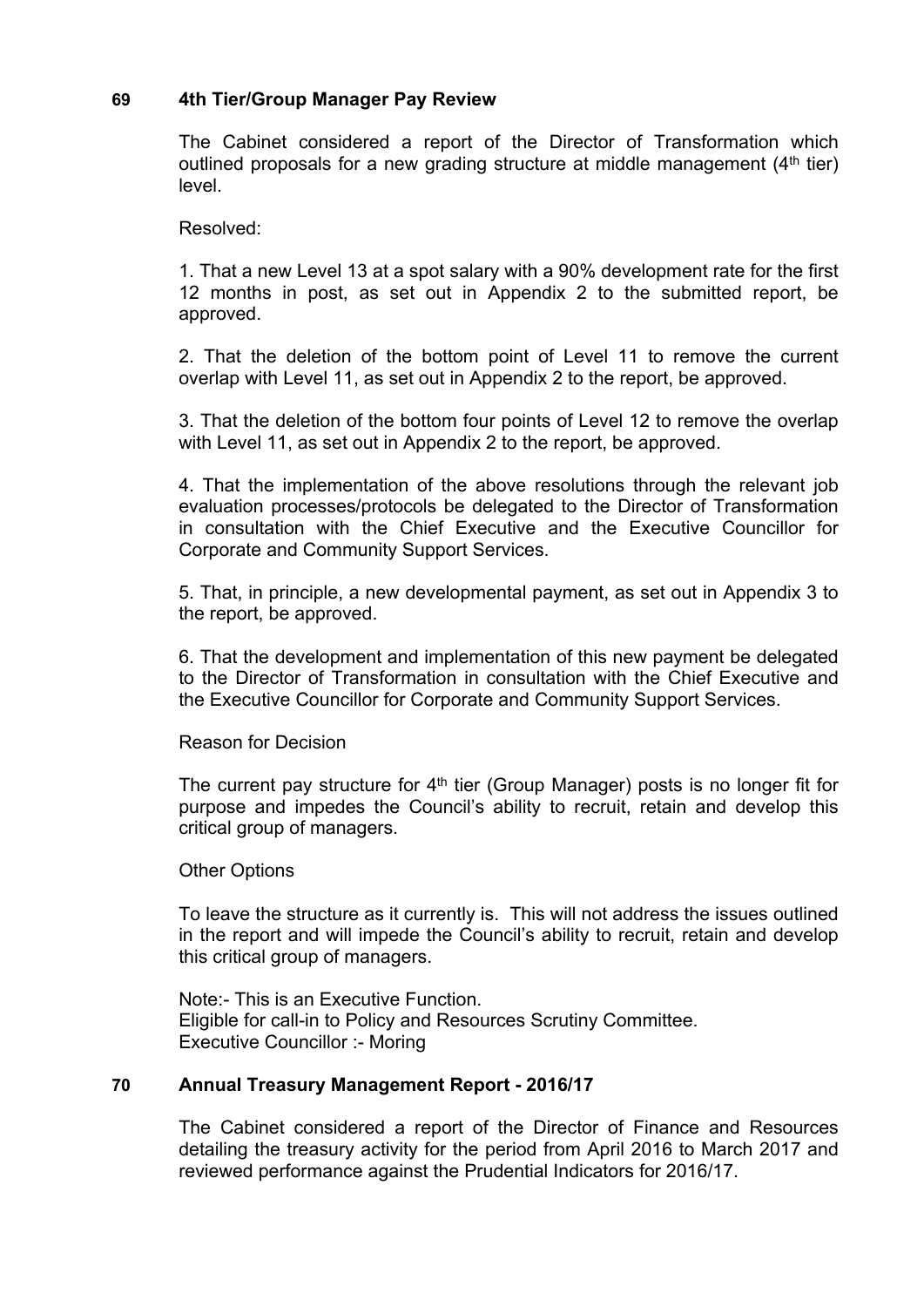Recommended:

1. That the Annual Treasury Management Report for 2016/17 and the outturn Prudential Indicators for the period from April 2016 to March 2017, be approved.

2. That it be noted that the financing of capital expenditure of £48.475m has been funded in accordance with the schedule set out in Table 1 of Section 4 of the submitted report, with a reduced financing requirement of £6.639m.

3. That it be noted that Capital Financing and Treasury Management were carried out in accordance with statutory requirements, good practice and in compliance with the CIPFA (The Chartered Institute of Public Finance and Accountancy) Prudential Code during 2016/17.

4. That, in respect of the return on investment and borrowing, the following be noted:

(a) The loan and investment portfolios were actively managed to minimise cost and maximise interest earned, whilst maintaining a low level of risk.

(b) £1.2m of interest was earned during the whole of 2016/17 at an average rate of 1.45%. This is 1.25% over the benchmark of the average 7 day LIBID (London Interbank Bid Rate) and 1.12% over the average bank base rate.

(c) An average of £50.1m of investments were managed in-house. These earned £0.27m of interest during the year at an average rate of 0.54%. This is 0.34% over the average 7 day LIBID and 0.21% over the average bank base rate.

(d) An average of £9.8m of investments were managed by our former external fund manager. These earned £0.14m of interest during the year at an average rate of 1.37%. This is 1.17% over the average 7 day LIBID and 1.04% over the average bank base rate.

(e) During September 2016 £22.7m was recalled from our former external fund manager and £15m was invested equally across two short dated bond funds and £5m was invested into an enhanced cash fund.

(f) An average of £7.9m was managed by two short dated bond fund managers. This earned £0.14m since it was invested from a combination of an increase in the value of the units and income distribution, giving a combined return of 1.78%.

(g) An average of £2.5m was managed by an enhanced cash fund manager. This earned £0.02m since it was invested at an average rate of 0.86%.

(h) An average of £14.9m was managed by two property fund managers. This earned £0.67m during the year from a combination of an increase in the value of the units and income distribution, giving a combined return of 4.49%.

(i) The level of borrowing from the Public Works Loan Board (PWLB) (excluding debt relating to services transferred from Essex County Council on 1<sup>st</sup> April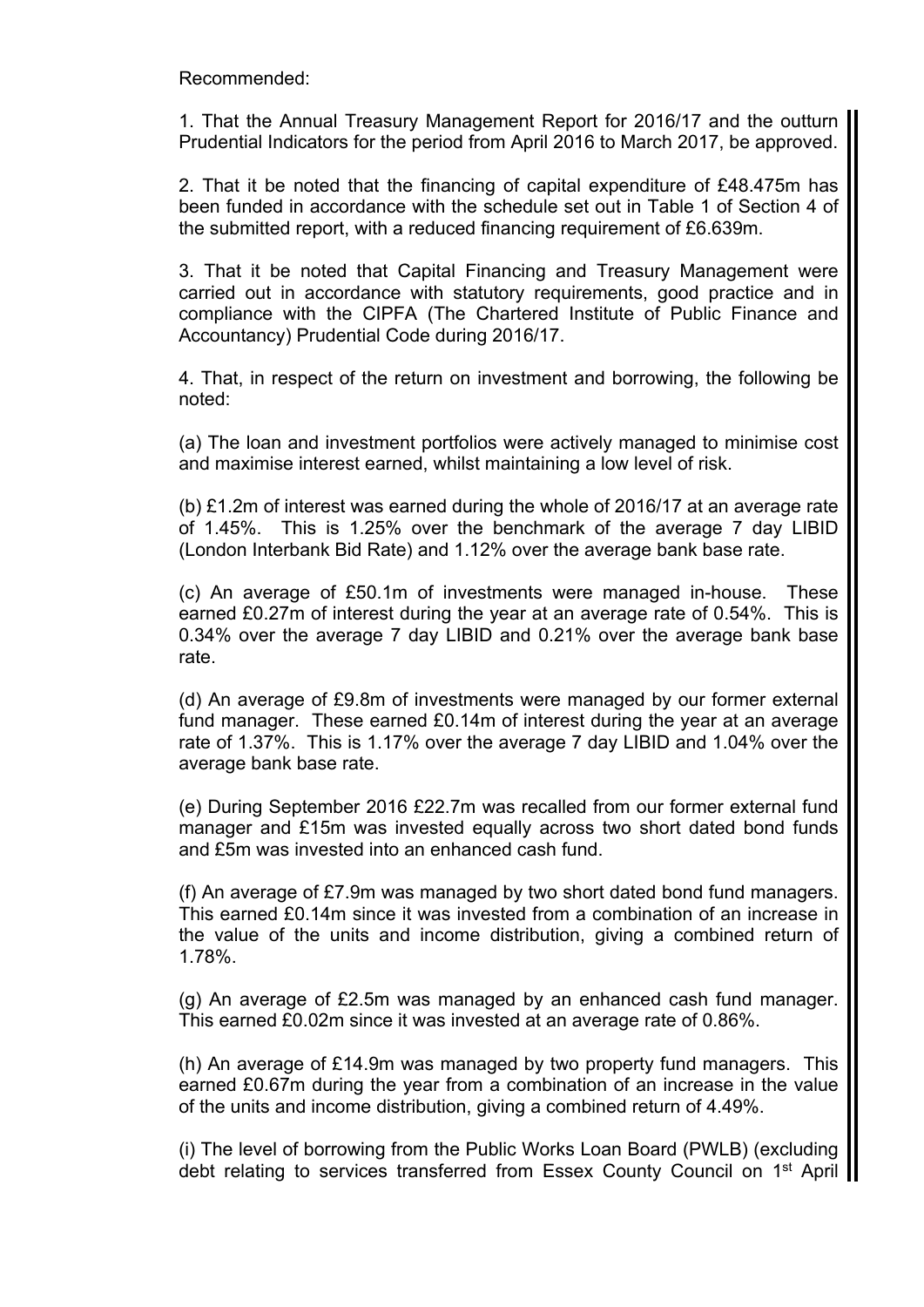1998) remained at the same level of £227.8m (Housing Revenue Account (HRA): £77.0m, General Fund (GF): £150.8m) throughout 2016/17.

(j) The level of financing for 'invest to save' schemes increased from £3.21m to £7.90m by the end of 2016/17.

Reason for Decision

To comply with the CIPFA Code of Practice for Treasury Management in the public sector and the CIPFA Prudential Code.

Other Options

None.

Note:- This is a Council Function **Called in to: Policy & Resources Scrutiny Committee** Executive Councillor:- Moring

## **71 Capital Outturn Report 2016/17**

The Cabinet considered a report of the Director of Finance and Resources outlining the capital programme outturn for 2016/17 and sought approval for the relevant budget carry forwards, accelerated delivery requests and in-year amendments to the current approved programme.

On consideration of the report and, in the light of the recent tragic incident at the Grenfell tower block, the Chairman proposed the re-profiling of £2m from the 2018/19 HRA Future Programme into the 2017/18 financial year. This would enable the on-going programme of fire installation works to the tower blocks in the Borough to be accelerated and finished earlier than planned.

Recommended:

1. That it be noted that the expenditure on the capital programme for 2016/17 totalled £48.475m against a budget of £55.114m, a delivery of 88.0%.

2. That the relevant budget carry forwards and accelerated delivery requests totalling a net £5.363m, as set out in Appendices 1 and 2 to the submitted report, be approved.

3. That the virements, reprofiles and amendments and new external funding for schemes, as detailed in Appendices 3, 4 and 5 of the report, be noted.

4. That the relevant changes to the budget identified since the approved capital programme was set at Council on 23rd February 2017, as detailed in Appendix 6 to the report, be approved.

5. That it be noted that the above changes will result in an amended Capital Programme of £226.709m for the period 2017/18 to 2020/21, as detailed in Appendix 7 to the report.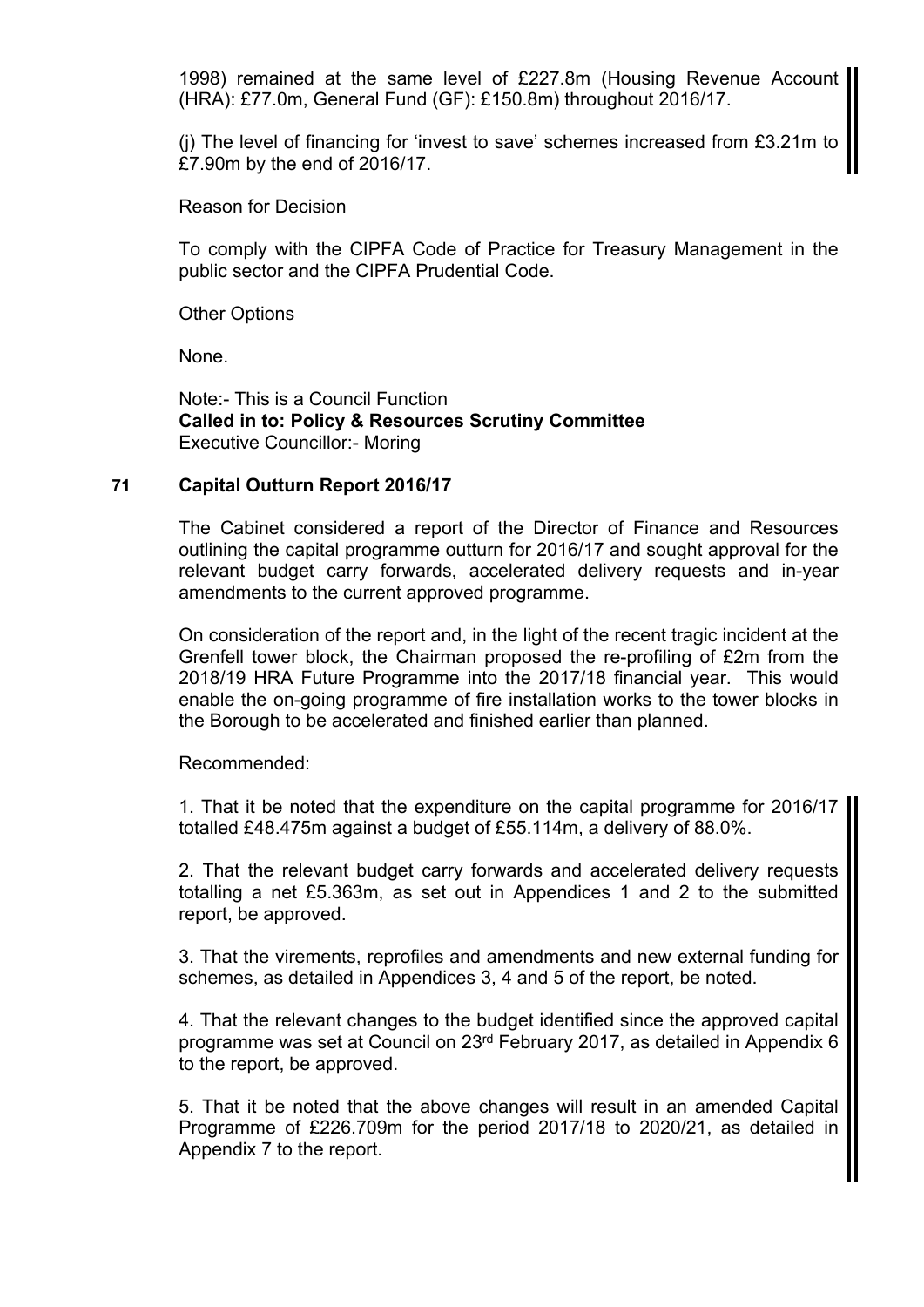6. That the re-profile of £2m from the 2018/19 HRA Future Programme budget into the 2017/18 financial year to enable the on-going programme of fire safety installation works to be accelerated, be approved.

Reason for Decision

To inform Members of the activity in 2016/17.

Other Options

None.

Note:- This is a Council Function **Called in to: Policy & Resources Scrutiny Committee** Executive Councillor:- Lamb

### **72 Revenue Outturn Report 2016/17**

The Cabinet considered a report of the Director of Finance and Resources on the revenue outturn for 2016/17.

Recommended:

1. That the revenue outturn for the General Fund and HRA for 2016/17, be noted.

2. That the appropriation of revenue funds to and from earmarked reserves, as set out in paragraph 4.6 (General Fund) and paragraph 5.4 (HRA) of the submitted report, be approved.

Reason for Decision

To advise Members of the financial position of the Council and to approve the appropriation of funds to and from earmarked reserves.

Other Options

None.

Note:- This is a Council Function **Called in to: Policy & Resources Scrutiny Committee** Executive Councillor:- Lamb

## **73 Council Debt Position**

The Cabinet considered a report of the Director of Finance and Resources informing Members of the current outstanding debt to the Council as of 31st March 2017 and debts that had been or are recommended for write-off in the current financial year.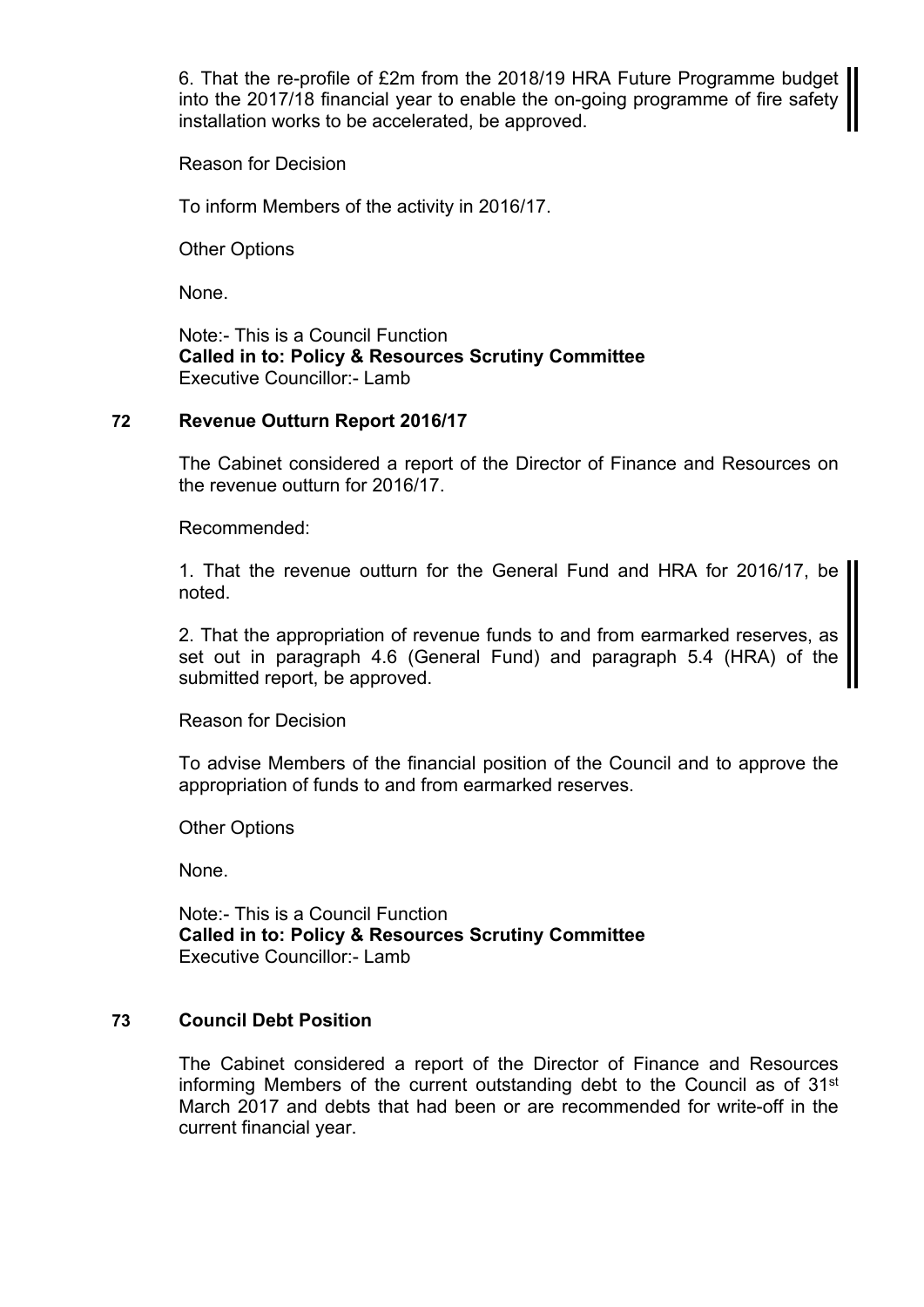Resolved:

1. That the current outstanding debt position as at 31st March 2017 and the position of debts written off to 31st March 2017, as set out in Appendices A and B to the submitted report, be noted.

2. That the write off as detailed in Appendix B to the report, be approved.

Reason for Decision

All reasonable steps to recover the debt have been taken and therefore where write off is recommended it is the only course of action available.

Other Options

None.

Note:- This is an Executive Function Eligible for call in to: Policy & Resources Scrutiny Committee Executive Councillor:- Moring

## **74 Housing Investment Company**

The Cabinet considered a report of the Director of Finance and Resources setting out the key considerations, high level business case and the implementation plan for establishing a Housing Investment Company (HIC) for the Council.

Resolved:

1. That the establishment of a Council controlled, asset holding Housing Investment Company, be approved.

2. That the key actions within the Implementation Plan, be approved.

3. That External financial and legal advice be sought to support the key actions within the Implementation plan to ensure its timely delivery and that this one off cost is funded from the Council's contingency budget.

Reason for Decision

To address a number of local housing needs in the borough.

Other Options

None

Note:- This is an Executive Function. **Called in to: Policy & Resources Scrutiny Committee** Executive Councillor :- Lamb/Flewitt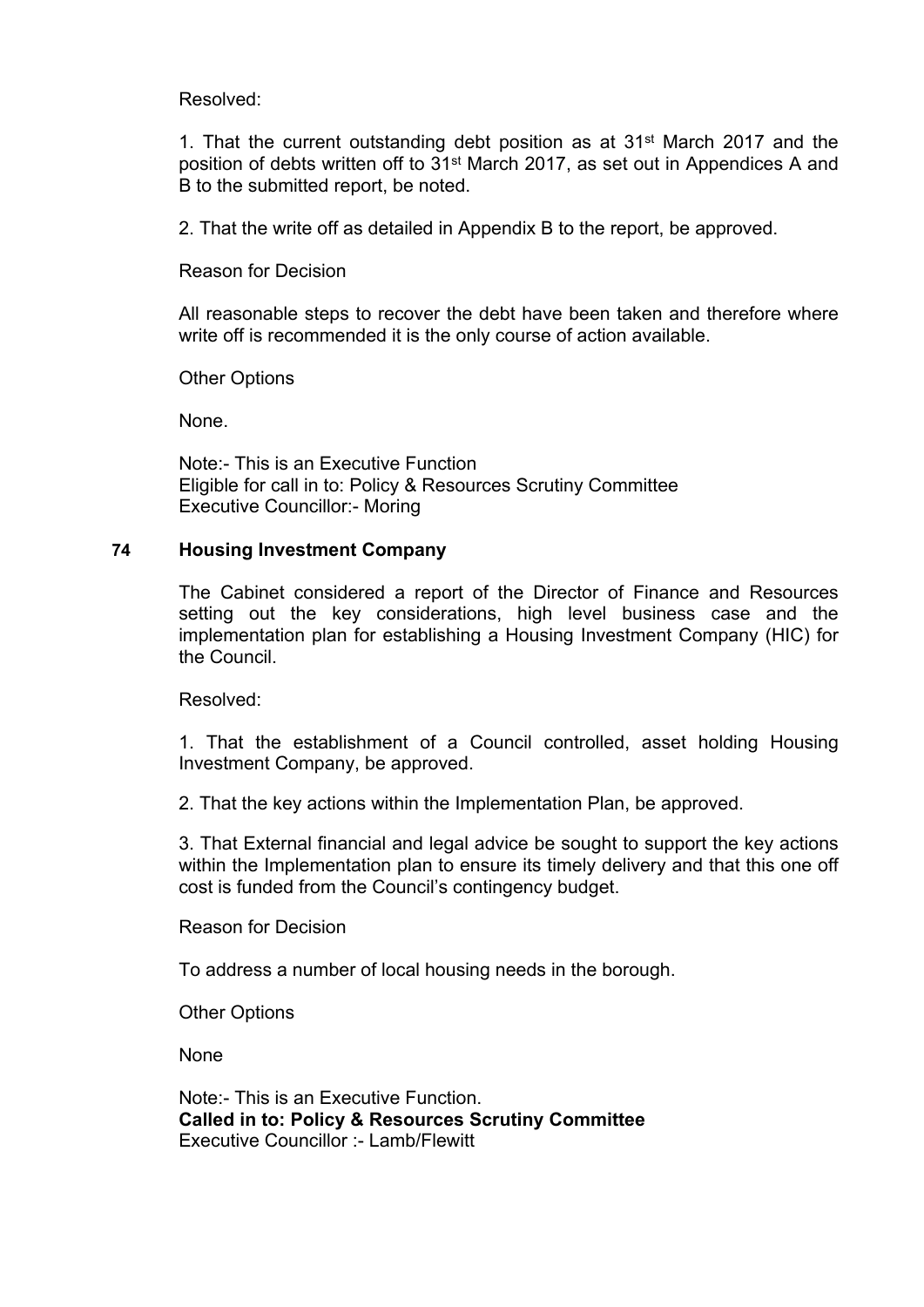### **75 RIPA Annual Report**

The Cabinet considered a report of the Director of Legal and Democratic Services on the Council's use of the surveillance powers available to it under the Regulation of Investigatory Powers Act 2000 ("RIPA") during the financial year 2016/17 and provided an update on staff training on RIPA and the Council procedures relating to the use of social networking sites.

#### Resolved:

1. That it be noted that the Council has not used the surveillance powers available to it under RIPA between 1 April 2016 and the 31st March 2017 and neither has it used any covert human intelligence sources during this period.

2. That it be noted that training on RIPA for relevant staff was carried out on 5<sup>th</sup> April 2017.

3. That the guidance issued by the Office of Surveillance Commissioners (OSC) on the use of social networking sites and how this is addressed at the Council, be noted.

Reason for Decision

To comply with the Home Office Codes of Practice re RIPA.

Other Options

None

Note:- This is an Executive Function Eligible for call in to: Policy & Resources Scrutiny Committee Executive Councillor:- Moring

## **76 CYPP 2016/17 Annual Report/Children's Integration Plan**

The Cabinet considered a report of the Deputy Chief Executive (People) which provided an update on the successes and achievements delivered through the Success for All Partnership Board (Success for All) and sought agreement for the Integrated Children's Strategy.

Recommended:

1. That the high level mobilisation plan and the successes and achievements as delivered by Success for All, be noted.

2. That the Integrated Children's Strategy, be approved.

Reason for Decision

With the development of an integrated children's strategy it is important that the Council formally approves the strategy to ensure senior support and sponsorship.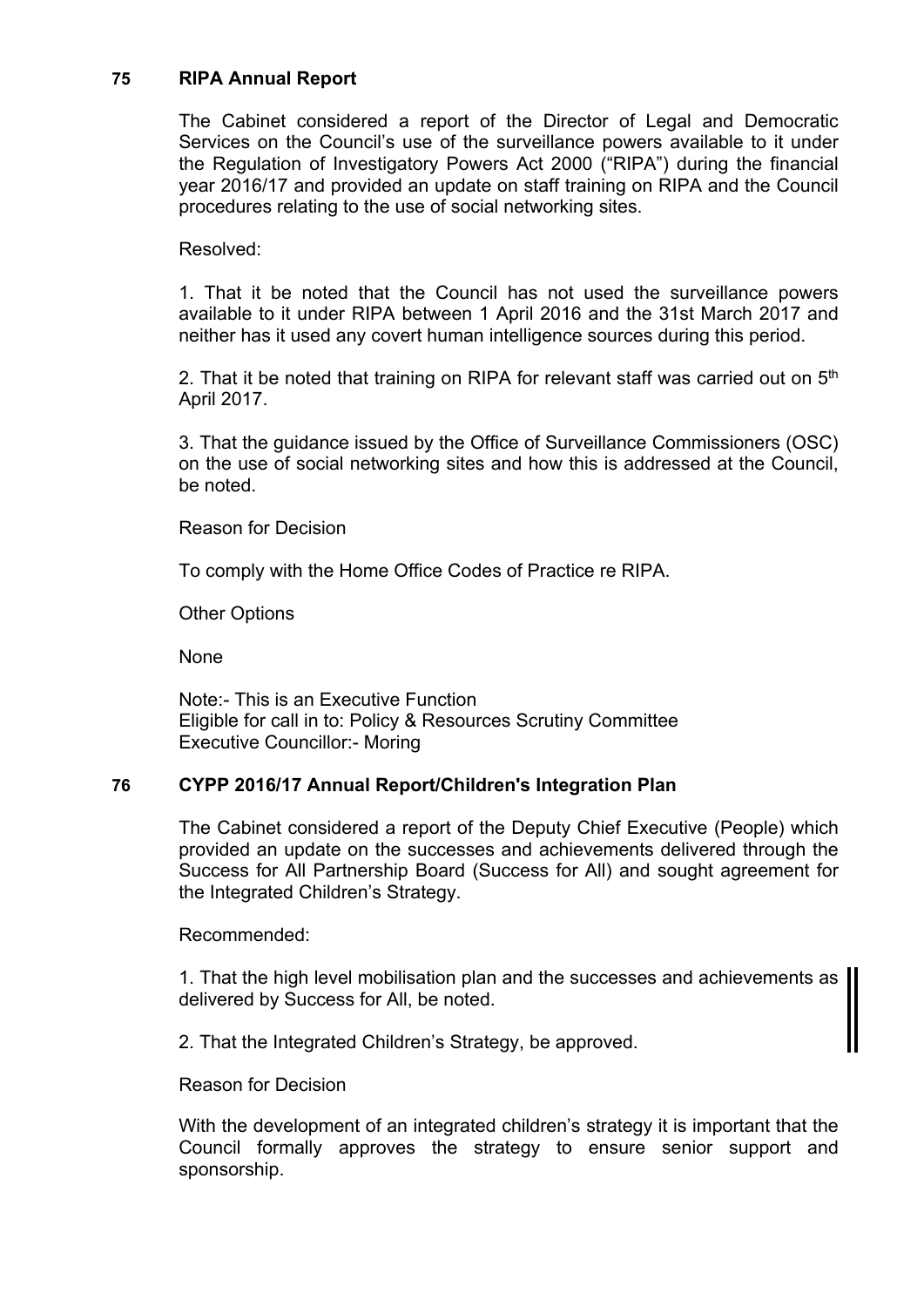# Other options

None

Note: This is a Council Function. Eligible for call in to: People Scrutiny Committee Executive Councillor: Courtenay

# **77 School Admission Arrangements for Community Schools and Coordinated Admission Scheme for Academic Year 2018/19**

The Cabinet considered a report of the Deputy Chief Executive (People) which sought views on the proposed pre-consultation and engagement of the relevant people in respect of the admission arrangements (including catchment areas) for community schools for the academic year 2019/20.

Resolved:

1. That a two level consultation with relevant people on the proposals for Admission Arrangements for community schools for the academic year 2019/20, be approved.

2. That the pre-consultation and engagement phase, from July 2017 through to September 2017, be approved.

3. That formal consultation in line with the Admissions Code 2014, from October to January 2018, be approved.

4. That consultation takes place with governing bodies of community schools on the published admission numbers for community infant, junior and primary schools for September 2018 (this might be earlier than usual in order to support the full consultation process - October to 31<sup>st</sup> January 2018), be approved.

Reasons for Decision:

To undertake consultation on the catchment areas and arrangements.

Other Options

None.

Note:- This is an Executive Function **Called in to: People Scrutiny Committee** Executive Councillor: Courtenay

## **78 Grammar School (Strategy)**

The Cabinet considered a report of the Deputy Chief Executive (People) detailing the proposals for a strategy to fulfil an ambition to enable more Southend residents to attend one of the four Grammar Schools in the borough.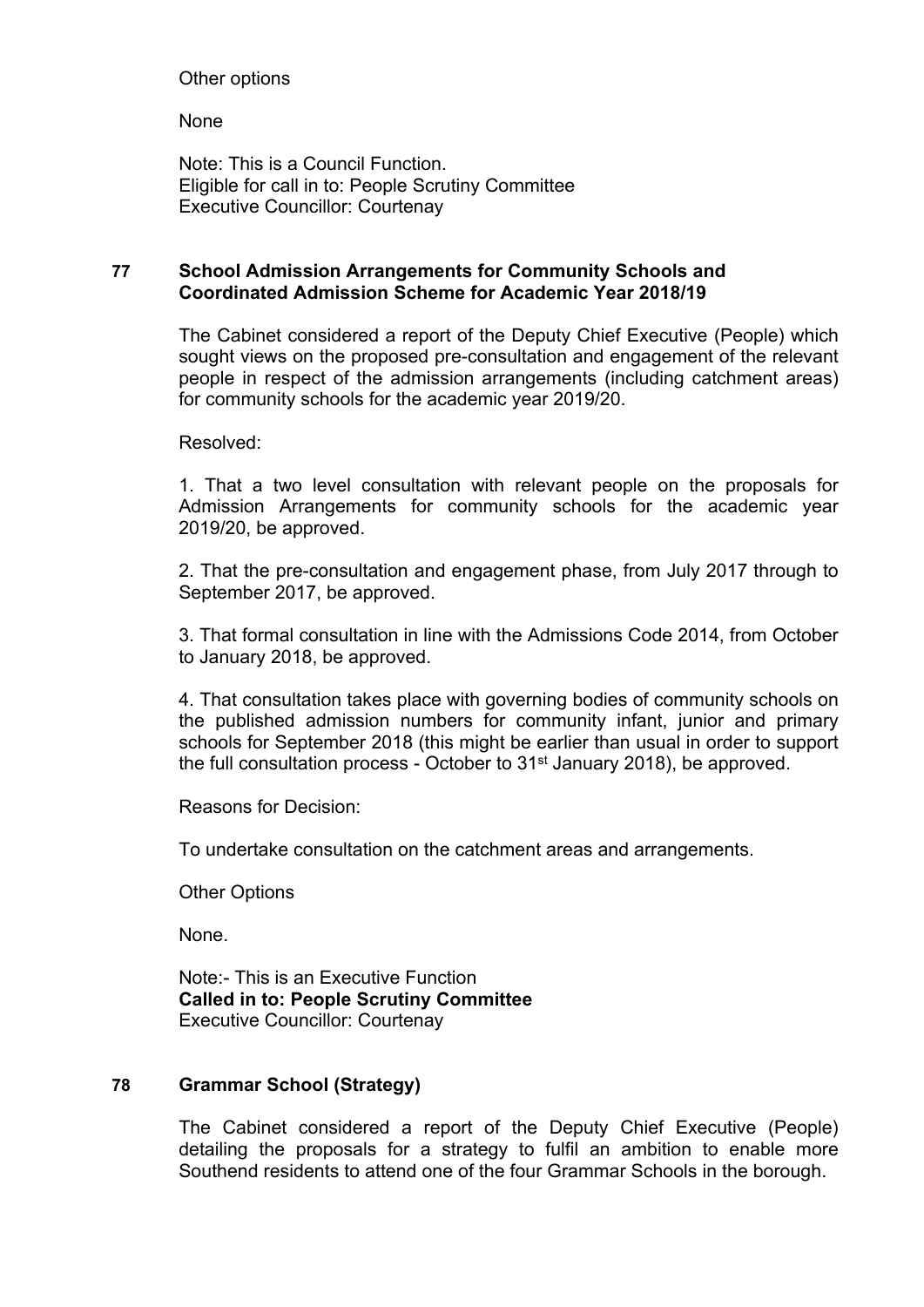Resolved:

1. That the outline proposals for the Strategy, be noted.

2. That the types of actions set out in Appendix 1 to the submitted report which will form the basis of the Strategy, be approved.

Reasons for Decision:

To improve the representation of Southend residents so that they can benefit from a selective education, if it is suitable for their particular abilities.

Other options

None.

Note:- This is an Executive Function. **Called in to: People Scrutiny Committee** Executive Councillor: Courtenay

### **79 Provision of Secondary School Places**

The Cabinet considered a report of the Deputy Chief Executive (People) detailing progress on the strategy for the provision of secondary places, as overseen by the School Places Working Party and sought consideration of the proposal for a Free School.

Resolved:

1. That current progress be noted and that the progression of expansion projects to procurement stage at good and outstanding secondary schools for September 2018, namely Shoeburyness High School and St Thomas More High School, be approved.

2. That the continuation of expansion discussions with remaining Good and Outstanding Schools, namely Belfairs Academy, The Eastwood Academy and St Bernard's High School to secure the remaining 60 places still required for September 2018, be approved.

3. That it be agreed that a free school is required for September 2019 for the required additional 180 places (this requires the identification of council owned land to support any application to the Department of Education).

Reasons for Decision:

The Council has a statutory duty to ensure sufficient places for all statutory school aged children.

Other options:

None.

Note: This is an Executive Function **Called in to: People Scrutiny Committee** Executive Councillor: Courtenay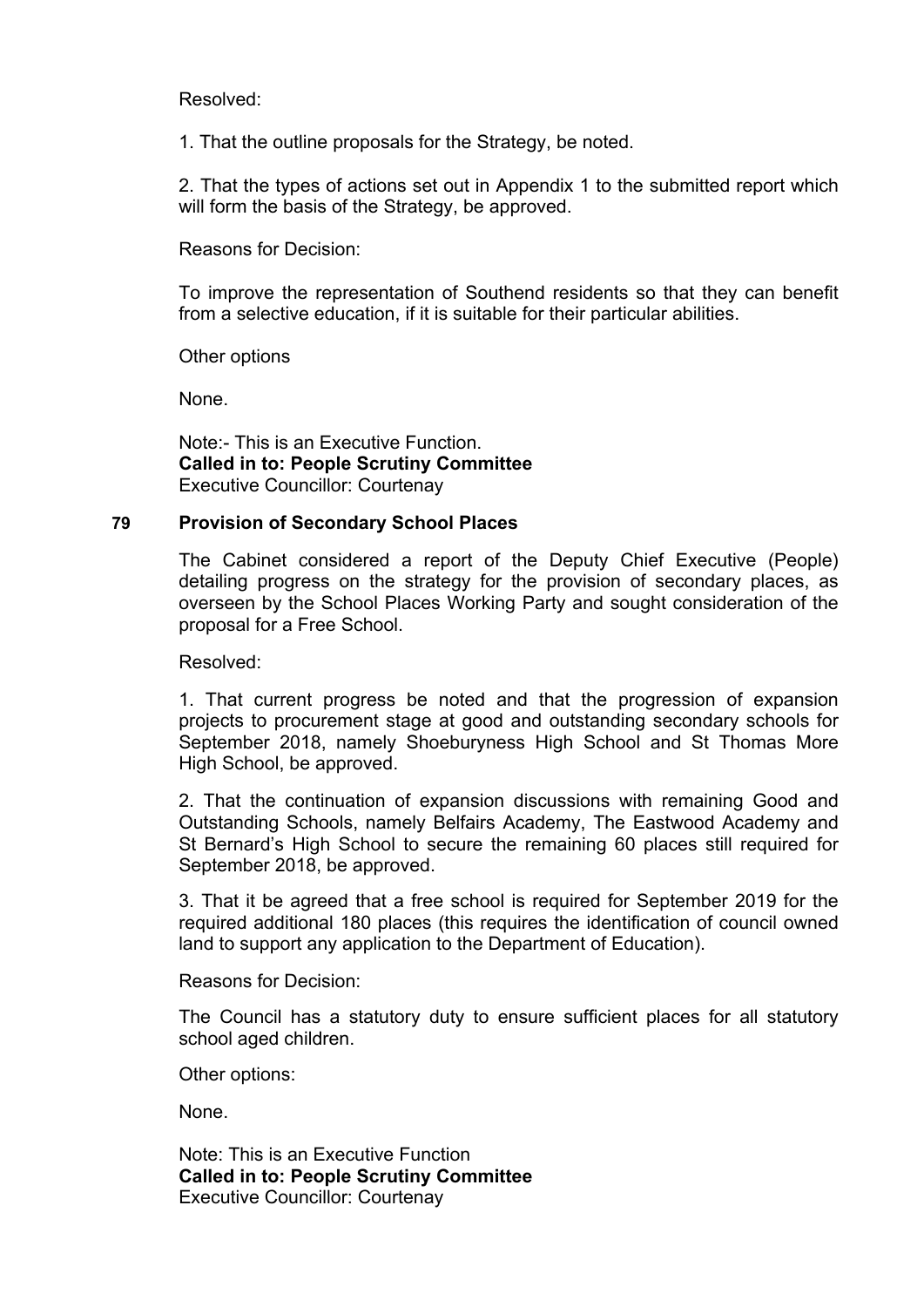### **80 Tourism Strategy**

The Cabinet considered a report of the Deputy Chief Executive (Place) detailing progress with the development of Southend-on-Sea's Tourism.

 $\mathbf{\mathbf{\mathsf{II}}}$ 

Recommended:

That the Destination Southend – 2017 Tourism Strategy, be adopted.

Reasons for Decision:

To adopt the Strategy.

Other options:

None.

Note:- This is a Council Function **Called in to: Place Scrutiny Committee** Executive Councillor: Holland

# **81 Digital Strategy**

The Cabinet considered a report of the Deputy Chief Executive (Place) detailing the Council's strategic digital intentions for the next three years set out in the 'Digital Strategy 2017/20.'

Recommended:

1. That the strategic direction contained within the 'Digital Strategy 2017/20', be approved.

2. That SMART proof of concept pilots be progressed across 2017/18.

3. That the £500,000 identified in the Council's Capital Programme 2018/19 be brought forward for use in 2017/18 for the creation of the Intelligence Hub.

Reasons for Decision:

To adopt the Strategy.

Other options:

None.

Note:- This is a Council Function **Called in to: Place Scrutiny Committee** Executive Councillor: Byford.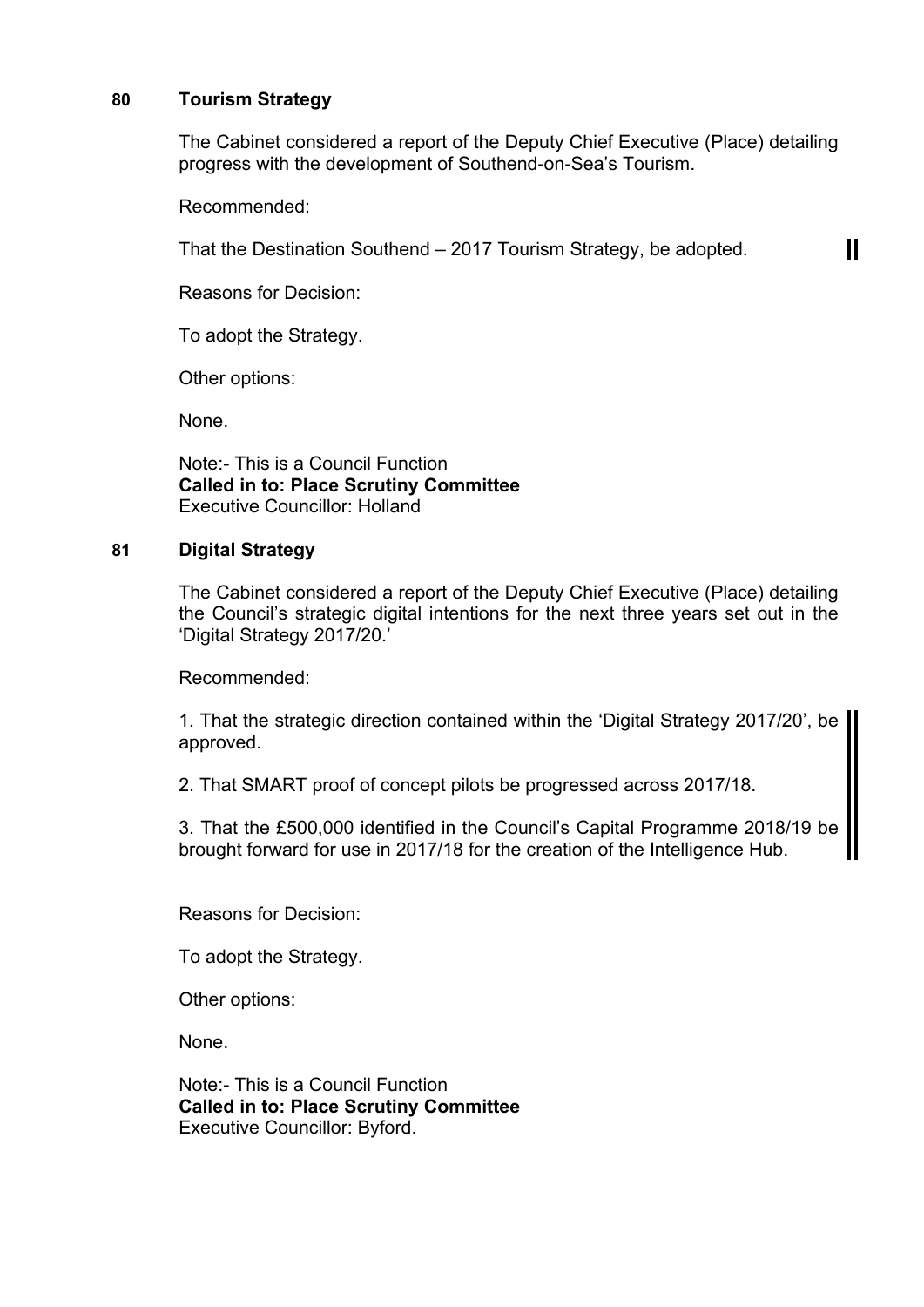# **82 Growth Strategy**

The Cabinet considered a report of the Deputy Chief Executive (Place) on the development of an Economic Growth Strategy 2017-22.

Resolved:

That, subject to the inclusion of Shoebury High Street and Ness Road in the list of retail/commercial areas (page 22 of the Strategy), the Economic Growth Strategy, be approved.

Reasons for Decision:

To provide a clear method to steer Council activity and decision making in order to maximise the economic benefits realised by Southend residents.

Other Options

To develop an alternative strategy.

Note: This is an Executive Function **Called in to: Place Scrutiny Committee** Executive Councillor: Holland

## **83 The Official Feed & Food Service Plan**

The Cabinet considered a report of the Deputy Chief Executive (Place) which sought agreement to the Official Feed and Food Control Service Plan 2017-18 required by the Food Standards Agency.

Recommended:

That the official Feed and Food Control Service Plan 2017-18, as set out in Appendix 1 to the submitted report, be approved.

Reasons for Decision:

To comply with the Food Standards Agency Framework Agreement.

Note: This is a Council Function Eligible for call in to: Place Scrutiny Committee Executive Councillor: Cox

## **84 Community Infrastructure Levy**

The Cabinet considered a report of the Deputy Chief Executive (Place) providing the CIL Annual Financial Report for the financial year 2016/17 together with an update in respect of the allocation and expenditure of CIL funding.

Resolved:

1. That the content of the CIL Annual Financial Report 2016/17 (including Appendix 1 to the submitted report) be noted and that the CIL Main Fund receipts to date be carried forward to the next financial year (2018/19), when spending will be reviewed.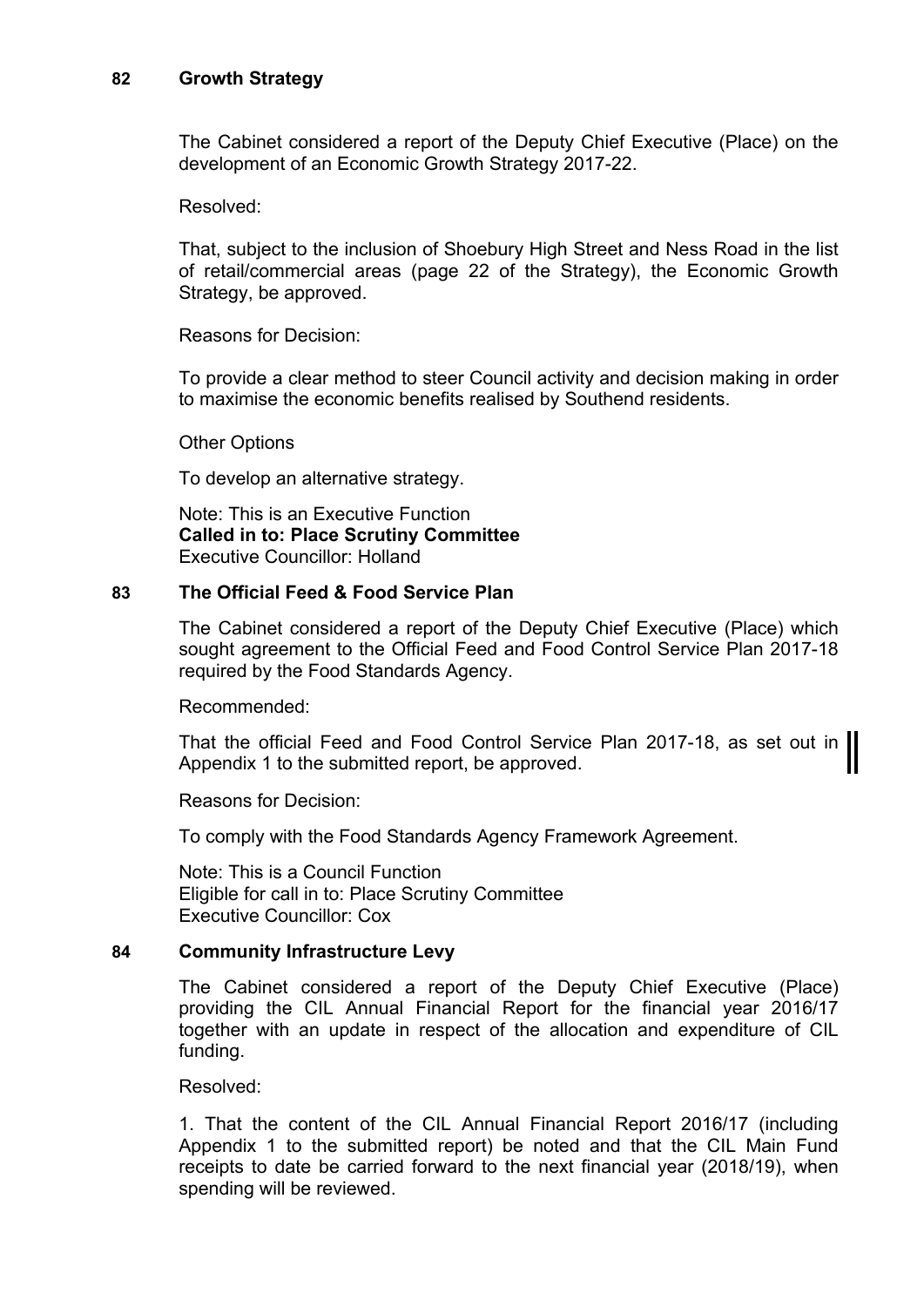2. That the authority to agree how the Ward Neighbourhood Allocation (excluding allocation to Leigh Town Council area) is to be spent be delegated to the Deputy Chief Executive (Place), in consultation with Ward Members and the Executive Councillor for Housing, Planning and Sustainability.

Reasons for Decision:

As more significant CIL receipts are anticipated over the next year it is considered more beneficial to wait until these receipts are received before deciding how to apply them to infrastructure projects.

Other options:

As set out in the submitted report.

Note: This is an Executive Function Eligible for call in to: Place Scrutiny Committee Executive Councillor: Flewitt

## **85 Minutes of the Senior Managers Pay Panel held on Tuesday 6th June 2017**

The Cabinet considered the recommendations of the Senior Managers Pay Panel held on 6<sup>th</sup> June 2017.

Resolved:-

1. That a pay award of 1% be applied to the Council's senior management grades with effect from 1<sup>st</sup> April 2017.

2. That, with effect from 1<sup>st</sup> April 2017, the statutory allowances paid to the Director of Finance & Resources (S.151), Director of Legal & Democratic Services (Monitoring Officer) and the Deputy Chief Executive – People (DCS & DAS) be increased from £7,685 p.a. to £7,850 p.a.

3. That the annual allowance paid to the Director of Integrated Commissioning be increased from £5,000 p.a. to £7,500 p.a. This allowance is to be paid quarterly subject to the successful delivery of key targets as agreed by the Council and the Clinical Commissioning Group (CCG).

Note:- This is an Executive Function Eligible for call in to: Policy and Resources Scrutiny Committee Executive Councillor:- Lamb

## **86 Standing Order 46**

Resolved:-

That the submitted report be noted.

Note:- This is an Executive Function **Called in to all three Scrutiny Committees as appropriate to the item** Executive Councillor:- As appropriate to the item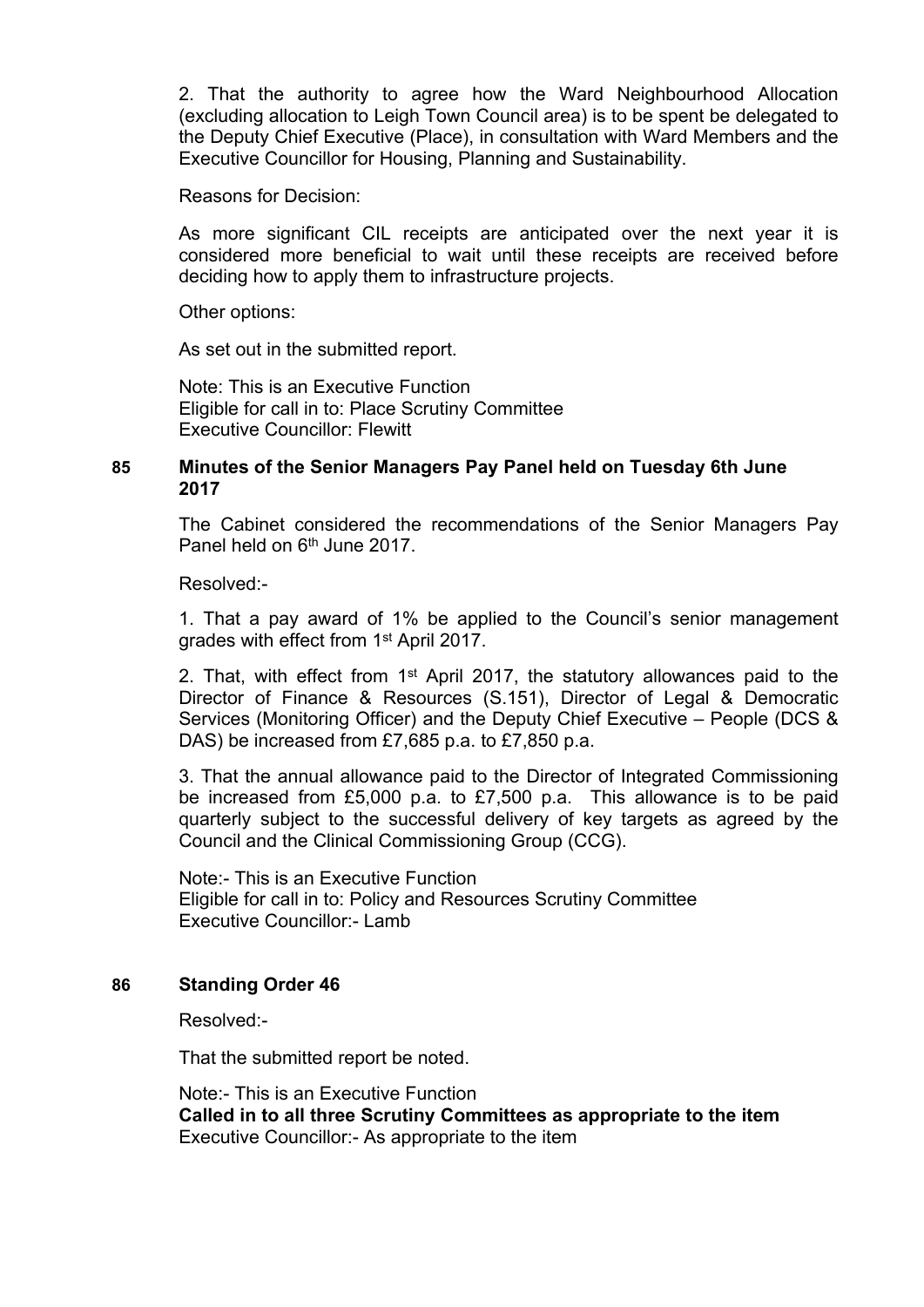### **87 Exclusion of the Public**

#### Resolved:-

That, under Section 100(A)(4) of the Local Government Act 1972, the public be excluded from the meeting for the items of business set out below, on the grounds that they would involve the likely disclosure of exempt information as defined in Part 1 of Schedule 12A to the Act and that the public interest in maintaining the exemption outweighs the public interest in disclosing the information.

#### **88 Gasworks Site**

The Cabinet considered a joint report of the Deputy Chief Executive (Place) and Director of Finance and Resources on the above.

Resolved:-

1. That the acquisition of the former Gasworks site, noting the strategic opportunities, the risks and the associated financial implications, be pursued.

2. That the use of the land, subject to planning, for parking in the short-medium term with a view to developing a scheme for part or all of the land in the medium-long term based on the strategic and development opportunities outlined in the submitted report, be approved.

3. That the authority to settle the terms and complete the transaction within the financial parameters as set out in sections 5 and 10.2 of the submitted report be delegated to the Deputy Chief Executive (Place) in consultation with the Leader of the Council and the Director of Finance and Resources.

4. That the impacts on other sites be noted and the reasons for the recommendations set out at sections 6 and 9 of the report, be approved.

5. That the financial implications and amendments required to the Capital Programme and use of reserves as set out in the report, be approved.

6. That any necessary procurement and planning activities to enable the remediation and development of the site to proceeed in both the short-medium and medium-long term, be approved.

Reason for Decision

As set out in the submitted report

Other Options

As set out in the submitted report

Note:- This is an Executive Function **Called in to: Place Scrutiny Committee** Executive Councillor:- Holland